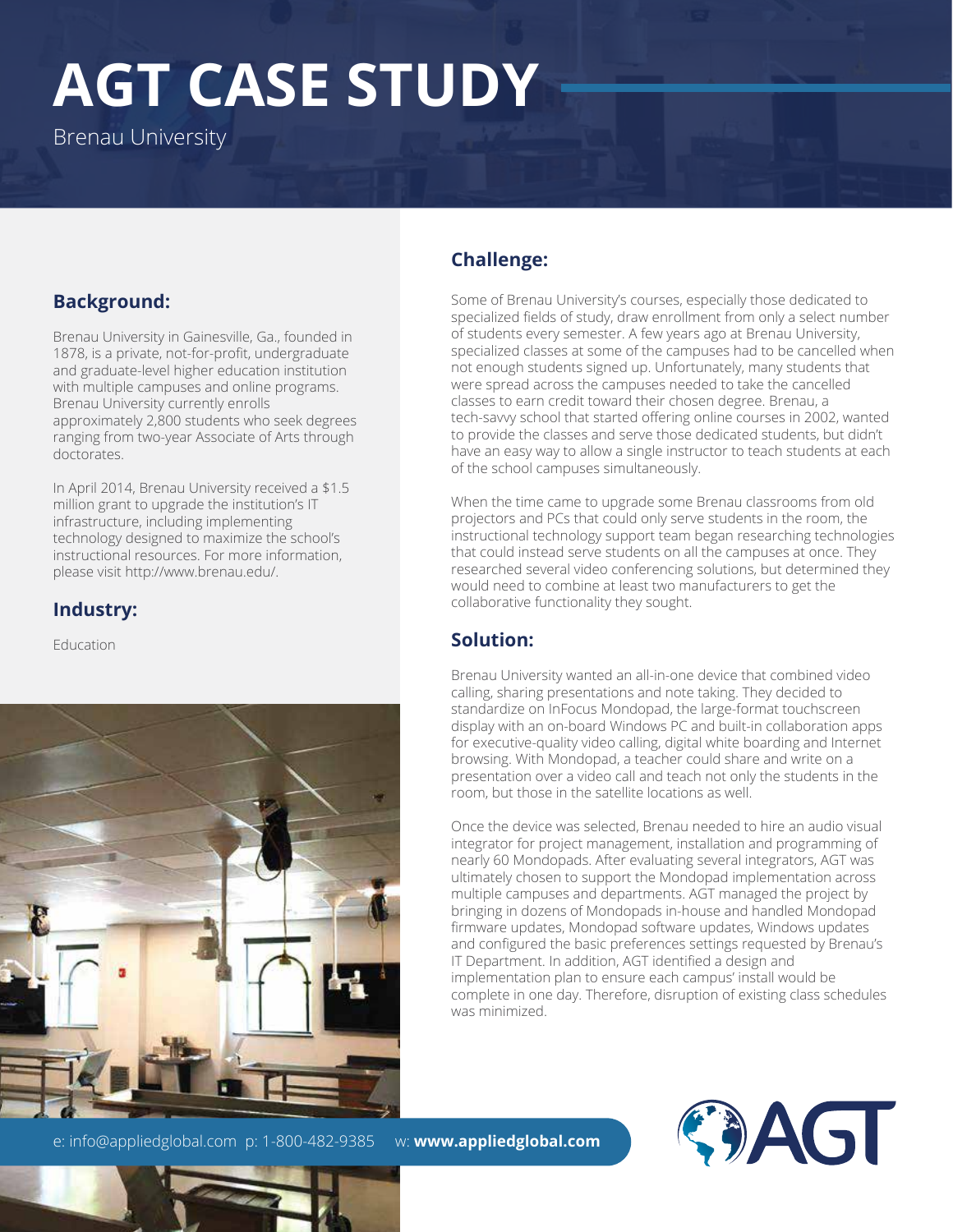

In addition to minimizing classroom disruption, identifying Brenau's overall goals, objectives and budget was a top priority for AGT when putting together the recommended scope of work. Creating an efficient environment that works with each individual department and classroom, while also creating a way for instructors and students to learn in a creative and interactive manner, was imperative. In some cases, AGT needed to integrate Mondopads into rooms with existing audio visual systems where Mondopad(s) will replace local laptop or tower PCs while seamlessly connecting with existing infrastructure. One example includes the school's Clinical Human Anatomy Lab, which is equipped with multiple Mondopads in a large, open lab environment with multiple workstations. The final setup includes:

- Three (3) Mondopads mounted on the wall in three (3) separate areas dedicated to different surgical tables in the lab. Two (2) of the tables, which often hold cadavers to demonstrate real-life surgical procedures, are located relatively close to each other and share a single ceiling mount camera, which aims down and can project on the Mondopads or two (2) standard 70" displays. This gives students a bird's- eye-view of the medical procedure being demonstrated.
- Two (2) standard 70" displays with local connectivity for a laptop, which enable the instructor to present and distribute content to any Mondopad or standard display in the space.
- Wall-mounted Crestron Touch Panel for system control and routing of audio and video signals.
- Crestron DigitalMedia switcher located in equipment closet adjacent to the lab.
- Four (4) ceiling speakers to reproduce audio from multimedia content from any Mondopad, PC or external source.

Dan Odom, the instructional technology support technician dedicated to managing the university's 60 Mondopads, explained a few reasons Brenau uses the device. "[Mondopad] combines all the necessary [video conferencing and touchscreen] components into a single, easy-to-use system. It has the ability to run any software our instructors need for hosting webinars and making lecture recordings, and acts as a class presentation tool in addition to its video conferencing abilities. It has enhanced audio and video calling capabilities that compared with SIP/H.323 conferencing systems costing five times as much."

Odom continues, "AGT's audio visual integration expertise helped us achieve our goal of maximizing the school's instructional resources with forward-thinking technology that can reach educators and students on campus and off. The design, project management and customer service we have received from AGT during the Mondopad implementation has been top-notch. We look forward to working with AGT as they continue to support our campus and Mondopad environment."